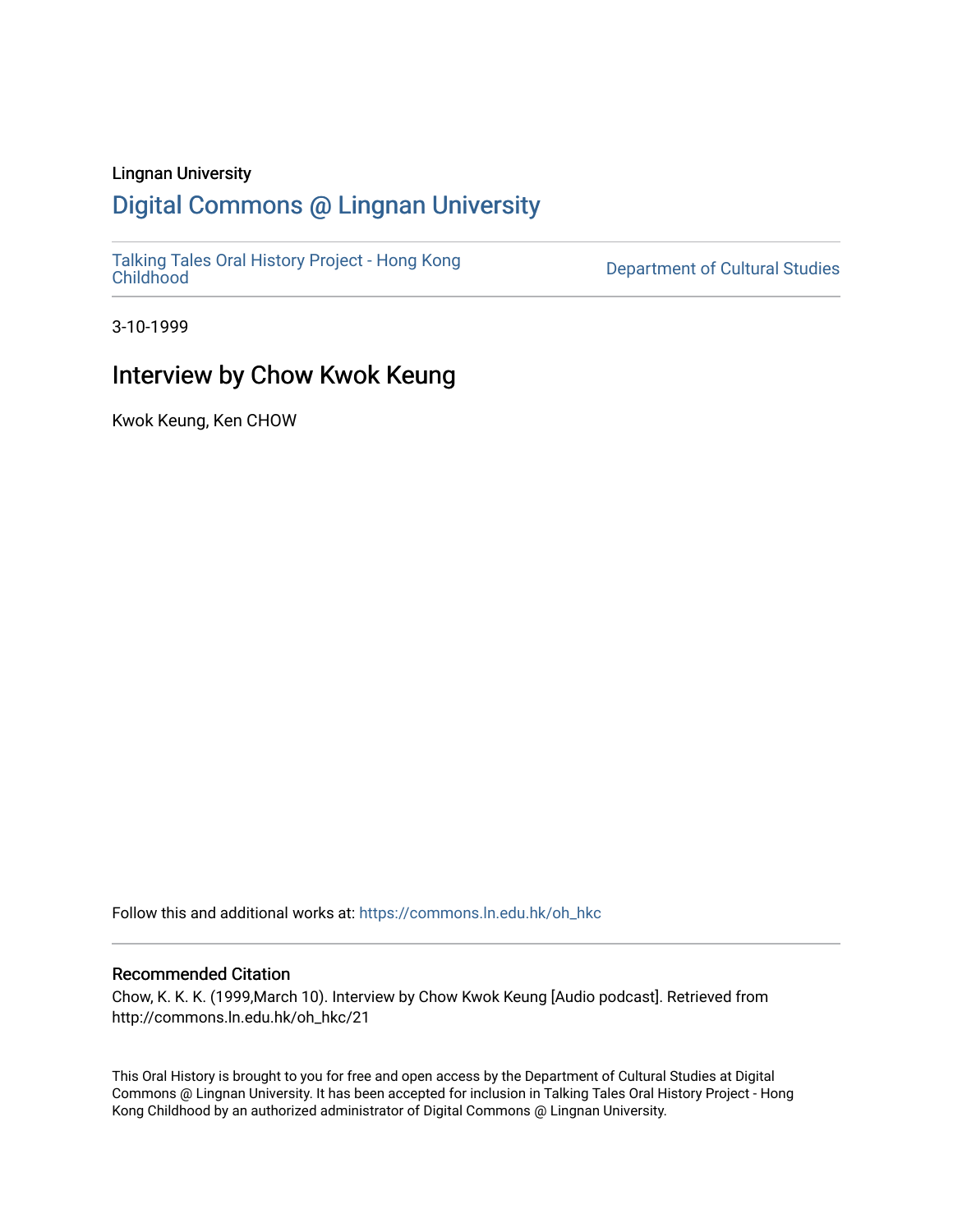### **Hong Kong Childhood- Oral History Interviewer: Chow Kwok keung (Ken) Interviewee: (Twisk) Venue: Wa Hing Building Date: 10/3/99**

Ken: Twisk, I'm interviewer, Ken, it's my pleasure to invite Twisk to have an interview today, it's 10/3/1999, the venue is Wa Hing Building. I would like to ask some questions about your childhood. Who lived with you when you were a child?

Twisk: Er —when I was a child, I lived with my father, mother, elder brother and Ken: my elder sister. Sometimes my grandmother would come, but she normally lived in China.

Ken: When would your grandmother come?

Twisk: About--- 3or 4 times a year.

Ken: How long did she lived with you every time?

Twisk: It's not certain, sometimes eight days to ten days, sometimes two to three days.

Ken: Any relatives were with you?

Twisk: Um---- I remember that when I was a child, ah---- A relative of my mammy, not close to us. Since they came from mainland and found no place to live in Hong Kong, ah--- because they knew my mammy, they slept in my house's balcony for more than three years. But I didn't know their relationship.

Ken: Oh you didn't know. So were you closed?

Twisk: Ah------quite closed, but it was the past.

Ken: So what their impacts on you? Or what did you think about them?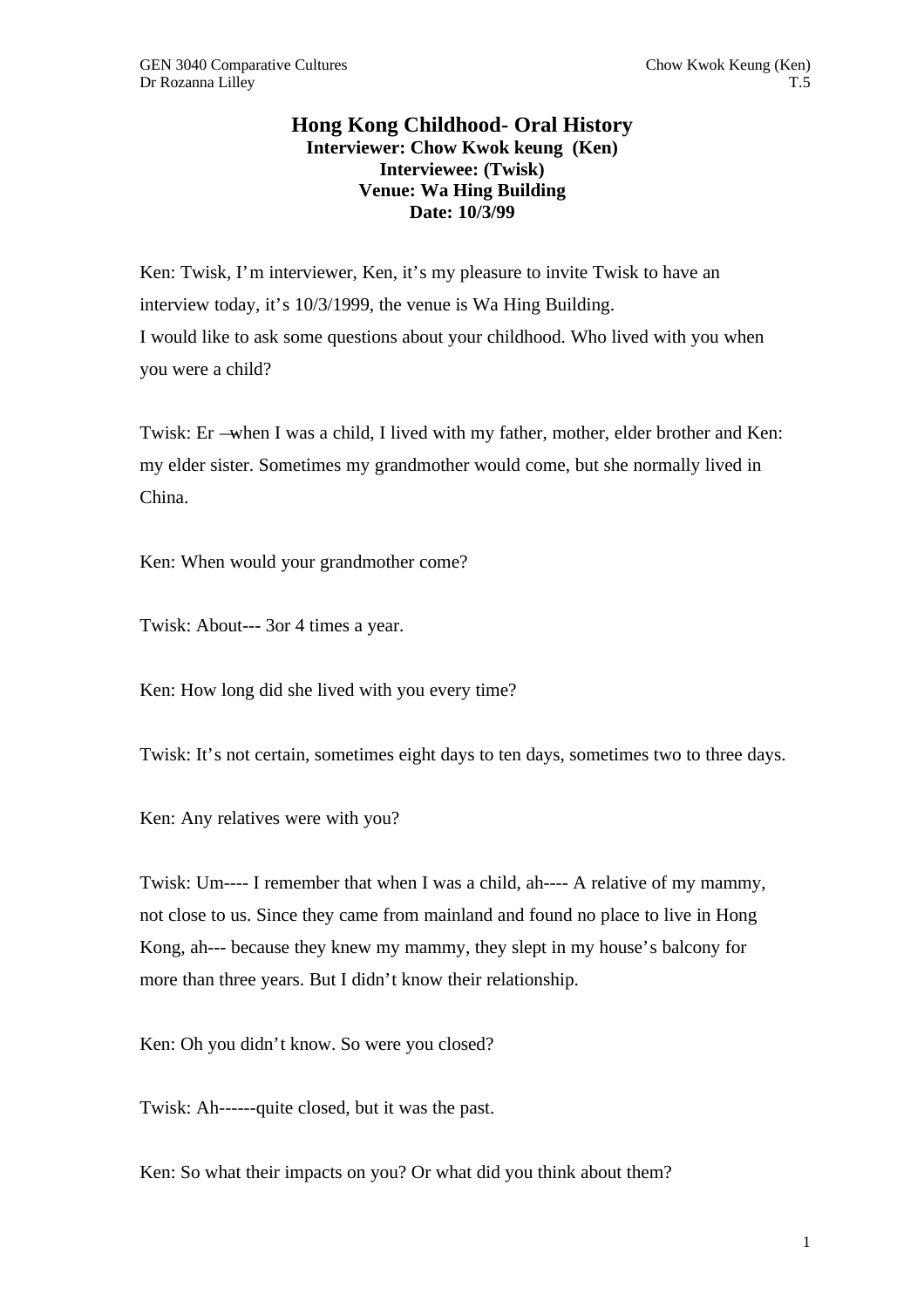Twisk: Impact? ---Ah----Actually, I was rather closed with the man. We usually played together, and I liked to fight with him. Their impacts on me ------positively---- Ah, they made me feel easy to get along with the elders.

Ken: How your grandmother taught you, or what did you think about her?

Twisk: My grandmother----Actually she received very few education, maybe---- I remember that even she had not receive education at all, so it was impossible for her to teach me, but---- I taught that she---- her image was very kind to me, every time I longed to get along with her, when I was young.

Ken: And, let's talk about your other family members. How they taught you, talk about your feeling about them. Or how they played with you?

Twisk: Ah----- I felt that my father worked most of the time, maybe-----but---- when he had time he would bring the whole family to play outdoor activities. For example, BBQ, so I felt that we were very closed indeed. I learned many things from him, for example, I remember that he taught me how to use chopsticks, so his image to me was king, easy to approach. As for my mammy, she was rather, rather strict, maybe she would blame us for a tiny matter. So I felt that she was difficult to get along with. And I quite fear her, fearing that I would make her angry. As for my elder sister and brother. I felt that I was closer with my brother when I was a child. Maybe we were both male, many times I went street or played with my neighbour in the corridor, I would ask him to join. And, my sister was very goot at studying, even today, ah---- that's all.

Ken: I heard that your father was very kind, and yourmother was very strict, so you preferred to get along with your father.

Twisk: Yes.

Ken: So your mammy, you didn't like to be with her?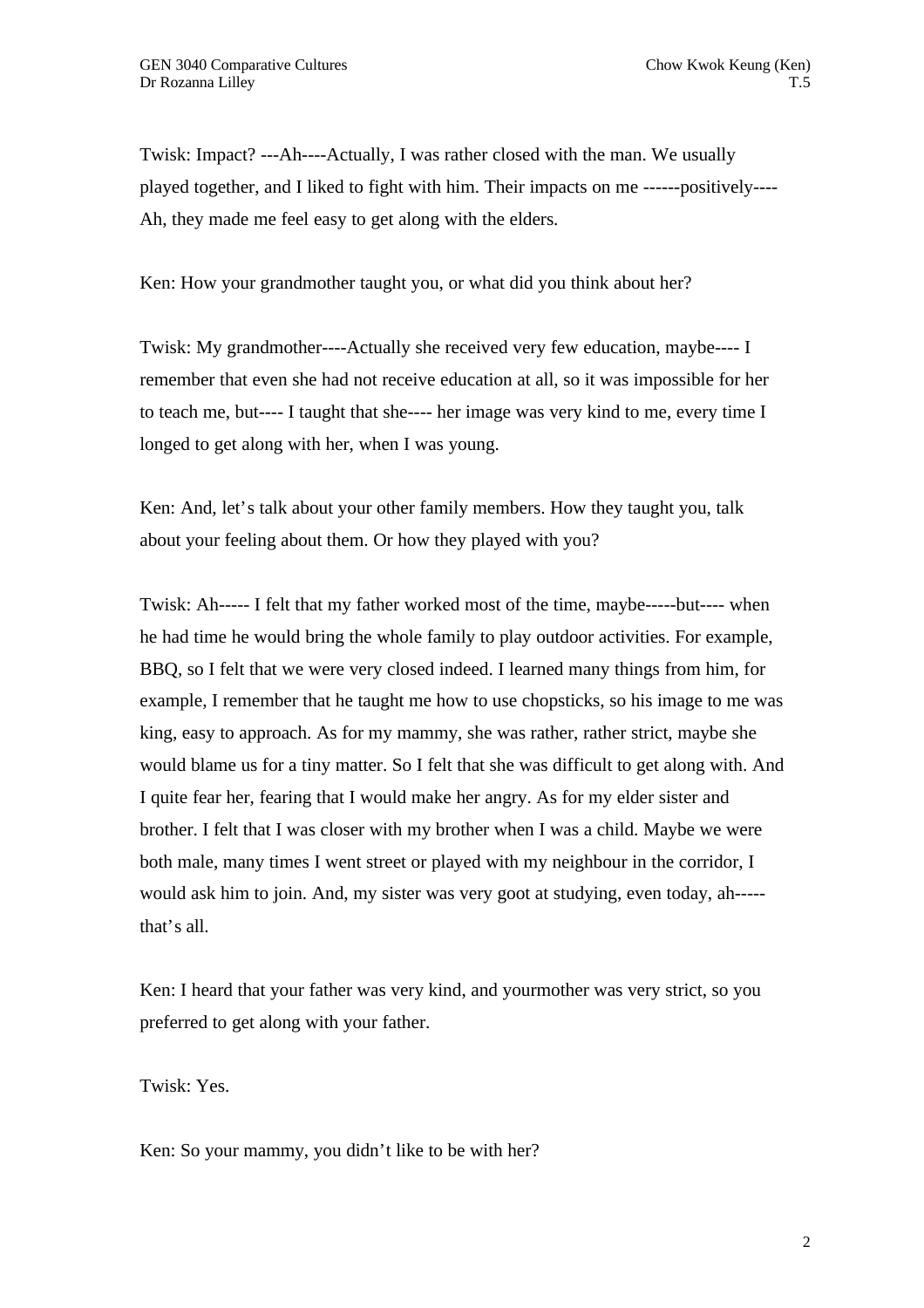Twisk: it's not the case, but I rather liked to be with my father.

Ken: For example, when you got along with your mammy, would you resist her teaching, or disobey her?

Twisk: I don't think so, for she was strict, I would not disobey her.

Ken: So what did you learn from them?

Twisk: Ah----- In my mind----I---my mother seldom taught me, for she usually worked, and did house works, and she seldom talked with us. As for my father, he received not very much education, but he usually talked about the way of living to us, such as 'Children should be honest'. Yes----um-----yes----I think the way of living---- - was learned from my father.

Ken: where they came from?

Twisk: They were from China.

Ken: Both of them, I see, what were their jobs?

Twisk: That time, my mammy, was …(Three persons came in talking and laughing)

Ken: Carry on.

Twisk: My mammy sold dim sum in a restaurant and my father did many jobs. My father did many jobs in Hong Kong after he came from China, almost had done every kind of job, such as worker, waiter and so on. And my father have been doing factory for some ten years.

Ken: How about your mammy?

Twisk: My mammy did part-time job in restaurant most of the time.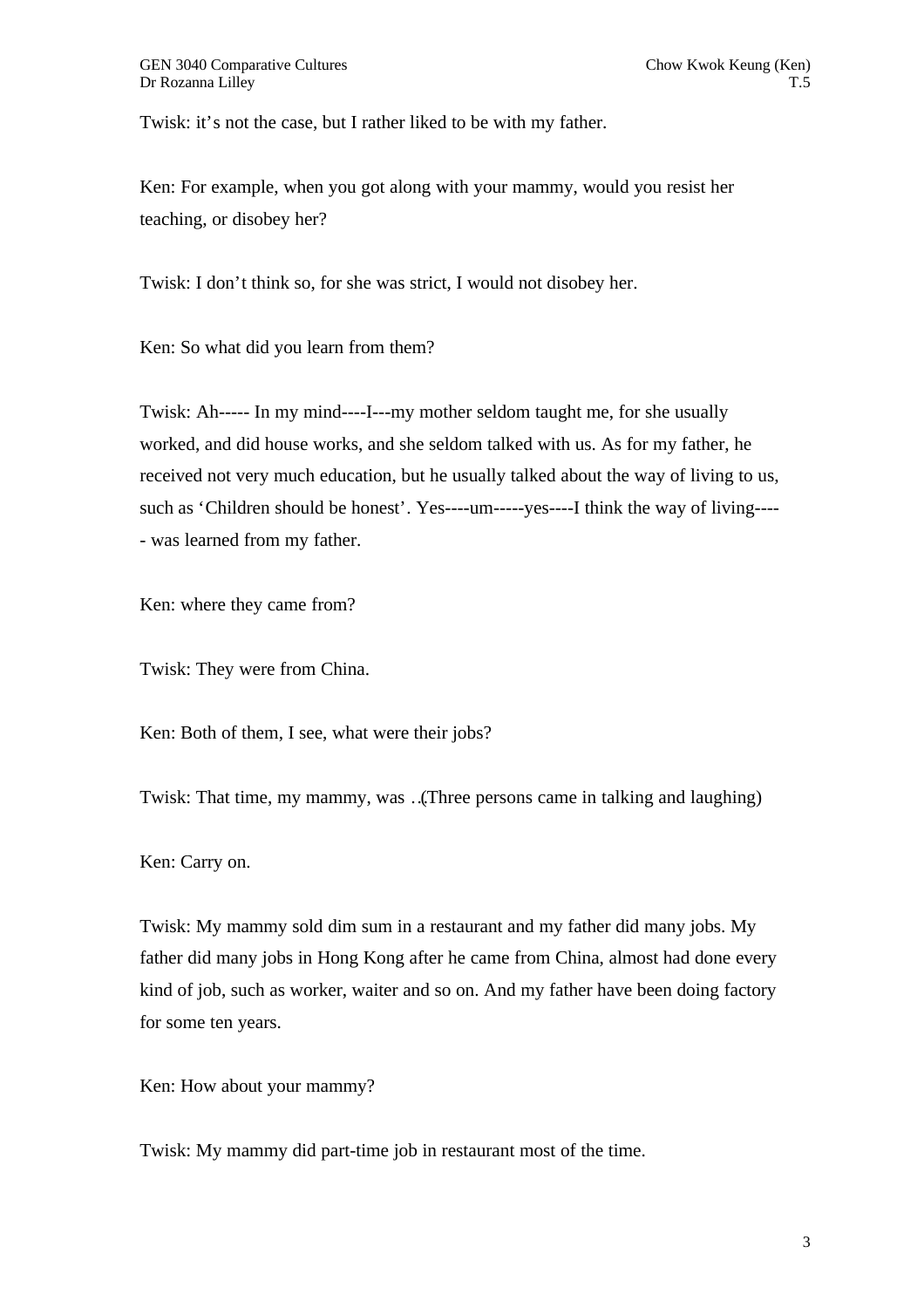Ken: Were they in the same restaurant.

Twisk: No, but I heard that once they did.

Ken: How about your relationship with them when you were a child?

Teisk: Ah-----ah---how----I felt that we were in harmony. When I was studying , sometimes whether I was happy or not, I would talked with them during our dinner, um, yes. So we were in harmony.

Ken: Would your parents teach you about the children's responsibility?

Twisk: Study harder, for maybe every parents want their children studying harder.

Ken: apart from these?

Twisk: None.

Ken: What would you like to play when you were a child.

Twisk: What did I play when I was a child----ah--- when I was a child, on the same floor in my bulding, there were a group of children whose ages were similar. Many times we would play hide and seek, football or jumping. When I grew, about primary 6, I would like to play TV game in my friend's home after school. For I went school only in the morning---Ah----Yess.

Ken: Were you happy?

Twisk: That time----Actually very happy. For children worry about nothing, when they can play they would be happy.

Ken: Did you like reading?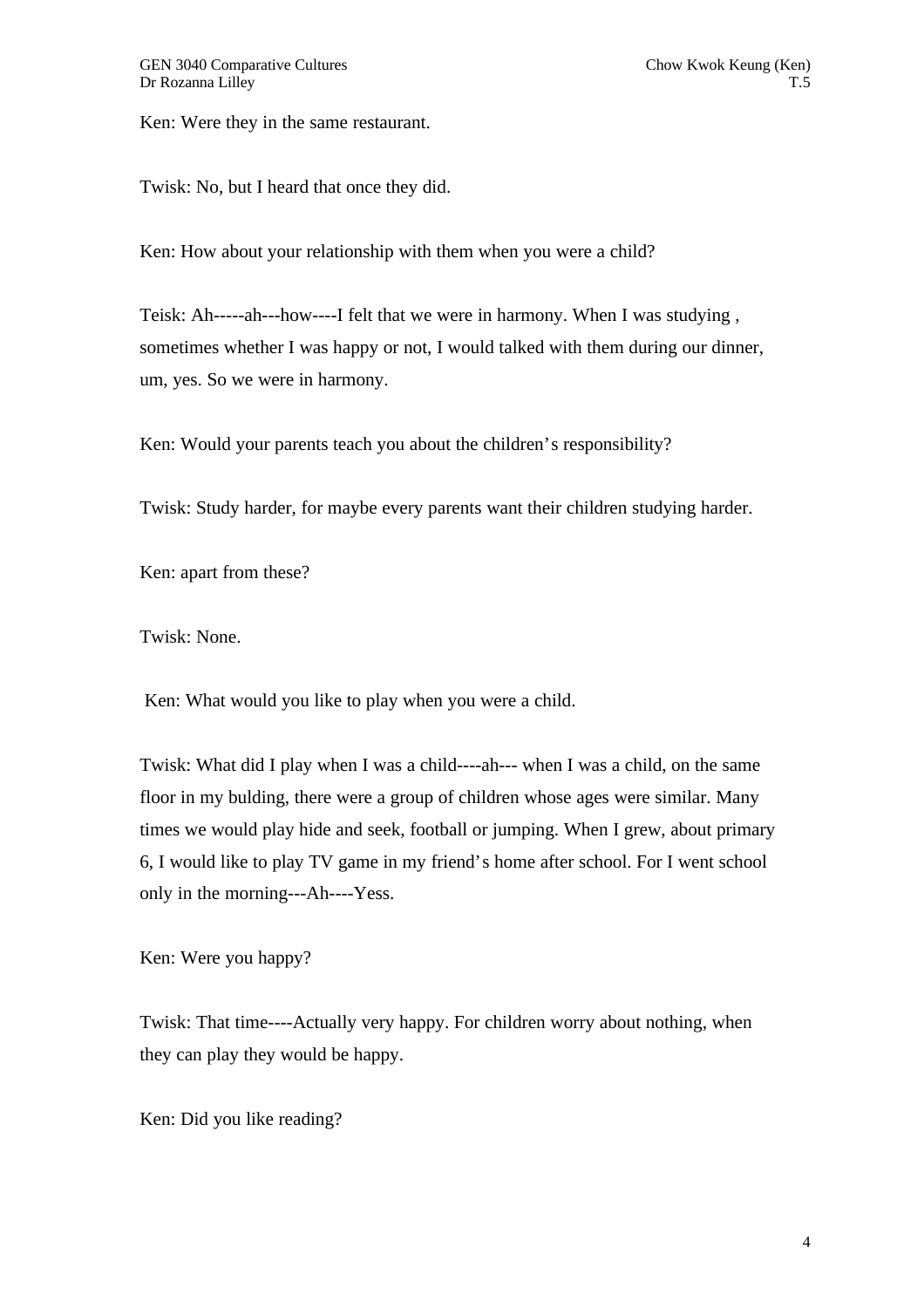Twisk: Ah----Sometimes I would read book, for next to my home there was a public library. I remember that a summer I usually went to there reading fairy tales, because I love fairy tales and encyclopedia, so that's why I'm interested in reading now.

Ken: you loved reading fairy tales, so would that make you like to think or imagine ?

Twisk: Yes, yes, but positively, that built up my Chinese foundation.

Ken: Would other children that time have the same interest?

Twisk: Some of them, for example, I remembered a classmate in my class, he was ranked number one in class almost every year. I just sometimes went to the library, maybe three or four times a week, but I saw him in the library every time. He en went to library every day in Summer. But, some of the pupils, some classmate would not go to the library.

Ken: How about some interesting story when you were a child?

Twisk: Interesting story, actually there were many, I Remember that -----but----but I didn't know whether it is an interesting story. I remember that I played with my brothers ----it was a Summer. We were so careless that we poured out blue liquid medicine on the floor, and it was just a tiny matter in the beginning. But we had little knowledge about it, that we poured out some water on the floor. So we both poured out water pot by pot, and we poured without ceasing on the floor. Them the whole floor was wet. When mammy came back, of course, she scolded us, and she chased my brother beating him. Then my brother hid in the toilet, but I had no place to hide. At last, my mammy beat me a lot. Actually it was quite interesting.

Ken: Any event affected your life?

Twisk: Yes----Ah----I remember----actually I for got how old I was that time---- but perhaps I was in primary 4. Once I went street with my brother, and we wanted to eat, but he had no money. So he stole the snack food. And I was very young, I followed him. I saw that he stole things then I stole things. But I was caught by the shopkeeper.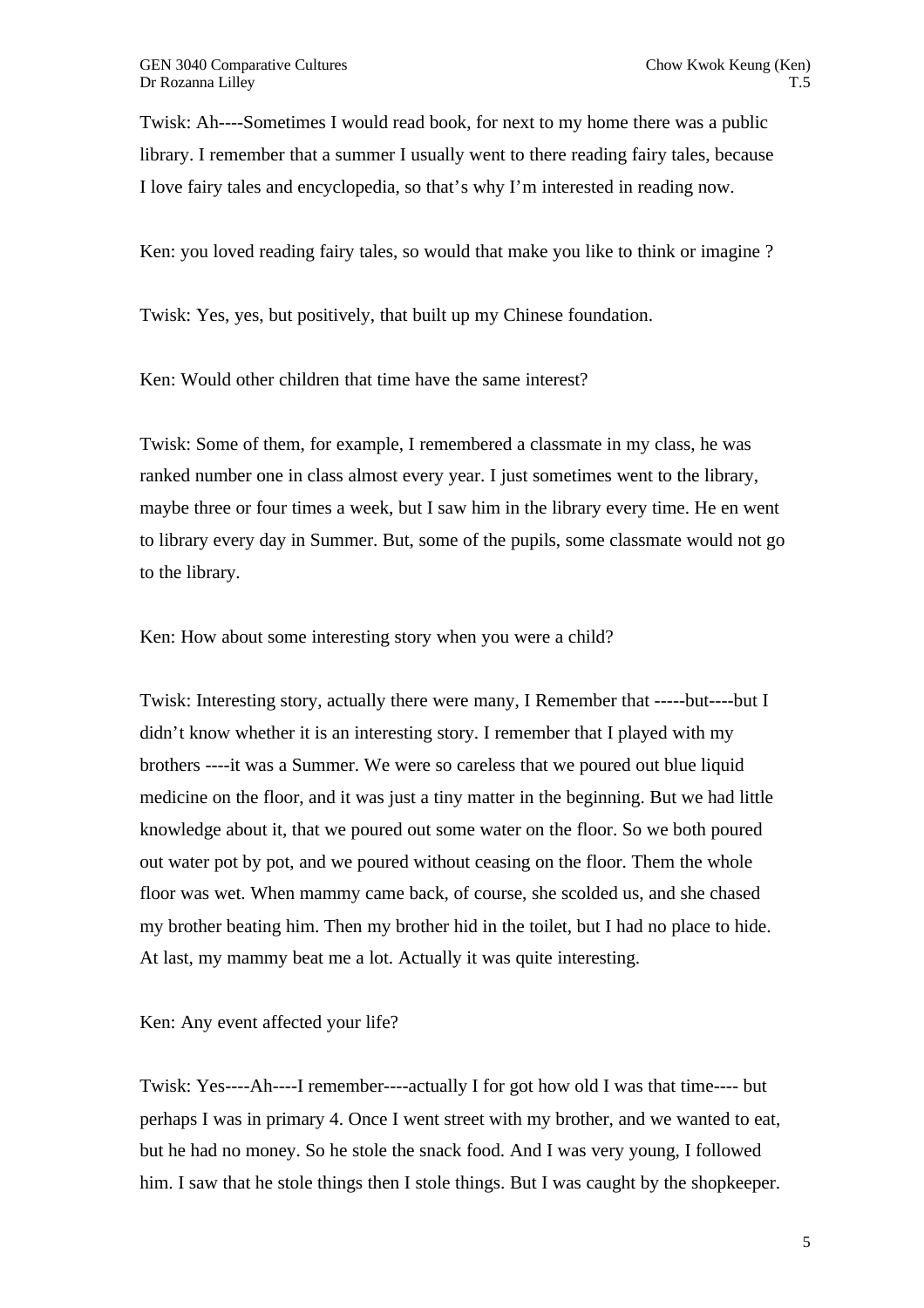The shopkeeper asked me why I stole. And I answered him that 'I saw my brother stole, so I stole.' My brother had gone already, and the shopkeeper asked me to go.

Ken: Any other events are deep in your mind?

Twisk: I remember that once I was in Kindergarten. For My mammy sold dim sum in restaurant, and the family members all went to work or school, so no one can take care of me. And my mammy took me to the restaurant every morning. I remember that I got up very early, nearly 5to 6 o'clock. Sometimes my mammy held me to the restaurant even when I was still sleeping. When I woke up I found that I was in the restaurant. Once I was so boring that I went to a kindergarten's home without telling my mammy. My mammy was worried about me when off-duty. She looked for me every where, It was lucky that she finally found me.

Ken: What was the impact on you?

Twisk---Ah —Maybe I got carefully after that ---I would be considerate.

Ken: Have you experienced any accident?

Twisk: Once I went street with my family, a pot was thrown from above, it was lucky that it hit none of us. But it affected me that I would walk faster under my building.

Ken: Who did the house works and cooked rice?

Twisk: Most of the time my mammy did it.

Ken: How about your living area?

Twisk: I lived in public house, not very big, about 400to500 feet, but I felt that the circumstances was not bad, in Tsing yi, it was quite comfortable. There were many school.

Ken: Would your family asked you to worship gods?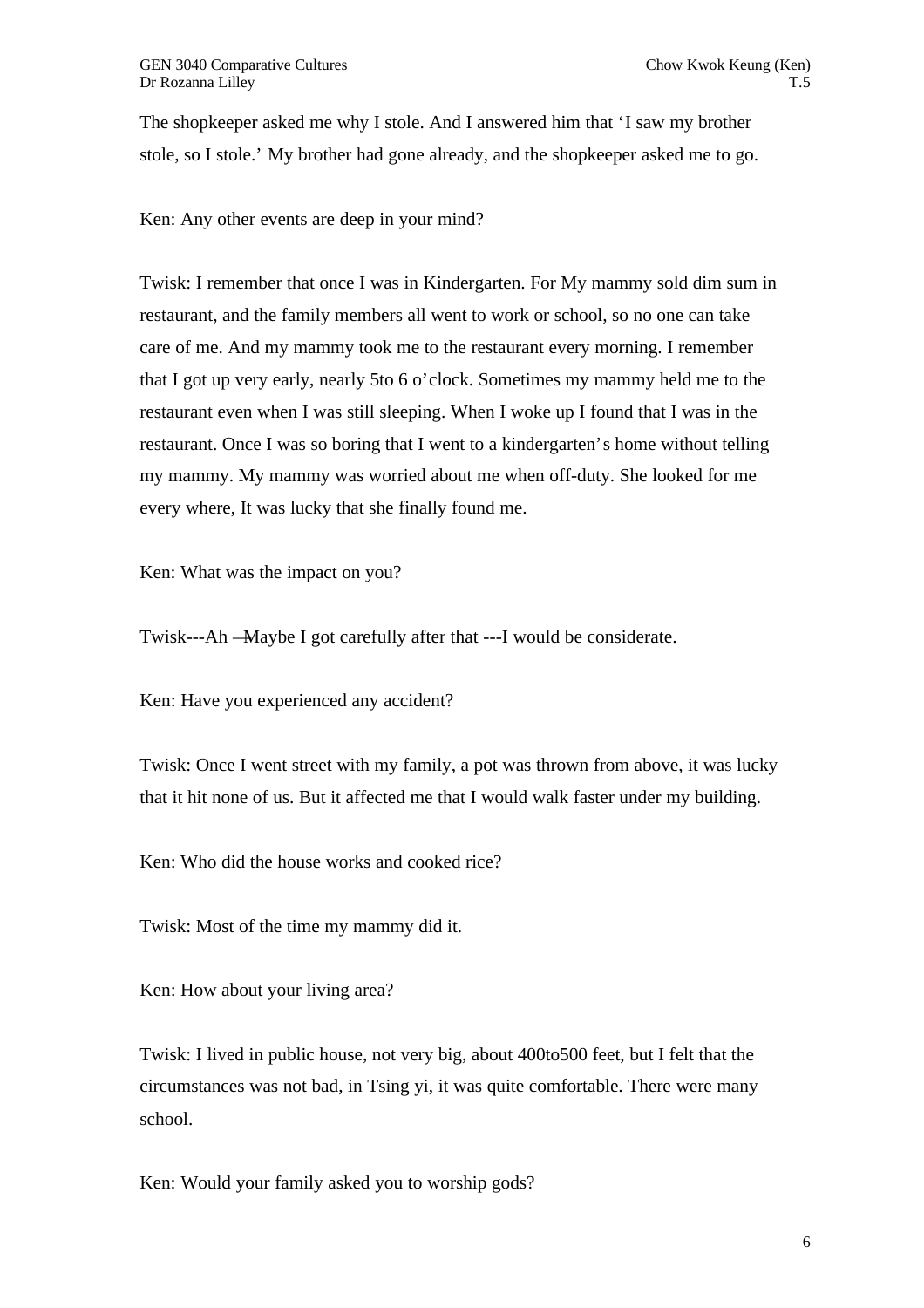Twisk: They would not asked me to worship gods, but they would do it themselves. There were many idols in my home. Once I was so boring that I counted them one by one, I thought that there were five gods in my home.

Ken: Did you believe?

Twisk: yes, I did.

Ken: Were your family interested in politics?

Twisk: No, my family was indifferent to politics.

Ken: Have you got some closed friends?

Twisk: Ah---Ah---yes, my neighbours.

Ken: what was your relationship with them?

Twisk: Our relationship, very closed, we would pay with each other almost every moment …(A girl came in asking questions)

Ken: what their impacts on you?

Twisk: For I enjoyed such a relationship, I longed to make some good friends. So I have high expectation on making friends.

Ken: How to conclude your childhood.

Twisk: Abundant. I'm lucky that I have experienced very much, my family is good, and I lacked not friends.

Ken: How about your childhood compared with others'?